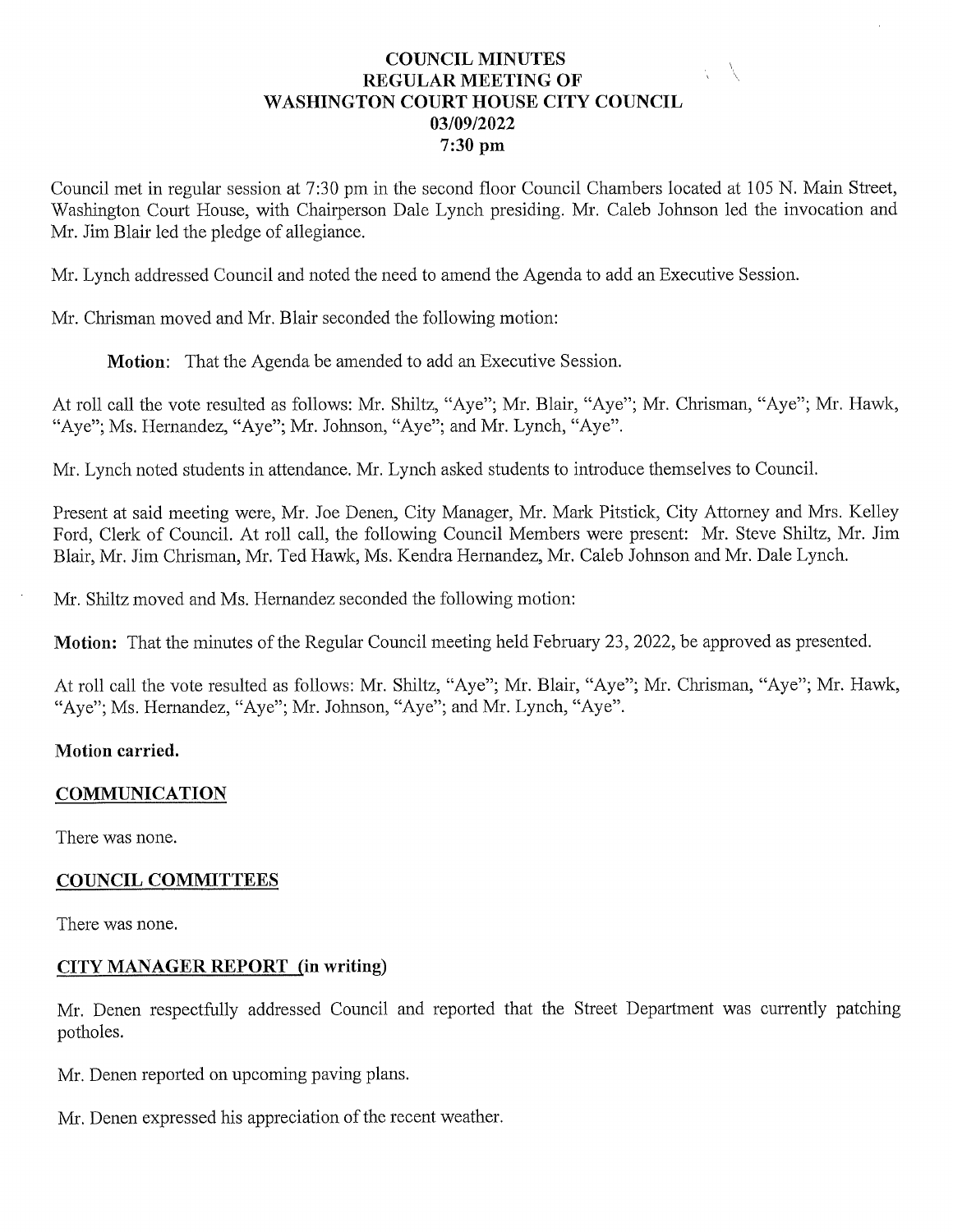Mr. Denen expressed sincere appreciation of the Master Gardeners for their participation in the flowerpot program. Mr. Denen encouraged support of the program.

Mr. Denen welcomed signs of spring.

Mr. Denen thanked the community for their excitement with the news of upcoming new retail

Mr. Denen thanked the McClish family for their years of retail garden services and wished them well on their future endeavor (retirement).

In discussion, Mr. Lynch inquired about traffic control during the Columbus Avenue reconstruction. Mr. Denen noted that the City and ODOT plan to work with businesses and residents to limit inconvenience and maintain traffic flow as much as possible.

#### DIRECTOR OF FINANCE

Director of Finance was absent.

#### CITYATTORNEY

City Attorney, Mr. Mark Pitstick noted that work has been being completed regarding Veterans Way and easement documents were being prepared.

#### LOCAL RESIDENTS AND TAX PAYERS

There was none.

#### 1. LEGISLATION PREVIOUSLY INTRODUCED (in writing)

#### A. ORDINANCE NO.1-2022 (second reading)

#### AN ORDINANCE AUTHORIZING THE CITY ADMINISTRATION TO CREATE THE JOB AN ORDINANCE AUTHORIZING THE CITY ADMINISTRATION TO CREATE THE JOB<br>POSITION OF "TAX ADMINSTRATOR", PURSUANT TO THE DUTIES AND RESPONSIBILITIES POSITION OF "TAX ADMINSTRATOR", PURSUANT TO THE DUTIES AND RESPONSIBILITIES<br>ESPOUSED IN THE ATTACHED JOB DESCRIPTION AND SETTING THE APPROPRIATE LEVEL ESPOUSED IN THE ATTACHED JOB DESCRIPTION AND SETTING THE APPROPRIATE LEVEL OF COMPENSATION FOR THE JOB.

Mr. Hawk moved and Mr. Shiltz seconded the following motion:

**Motion:** That Ordinance No.1-2022 be placed on second reading.

At roll call the vote resulted as follows: Mr. Shiltz, "Aye"; Mr. Blair, "Aye"; Mr. Chrisman, "Aye"; Mr. Hawk, "Aye": Ms. Hernandez, "Aye"; Mr. Johnson, "Aye"; and Mr. Lynch, "Aye".

#### Motion carried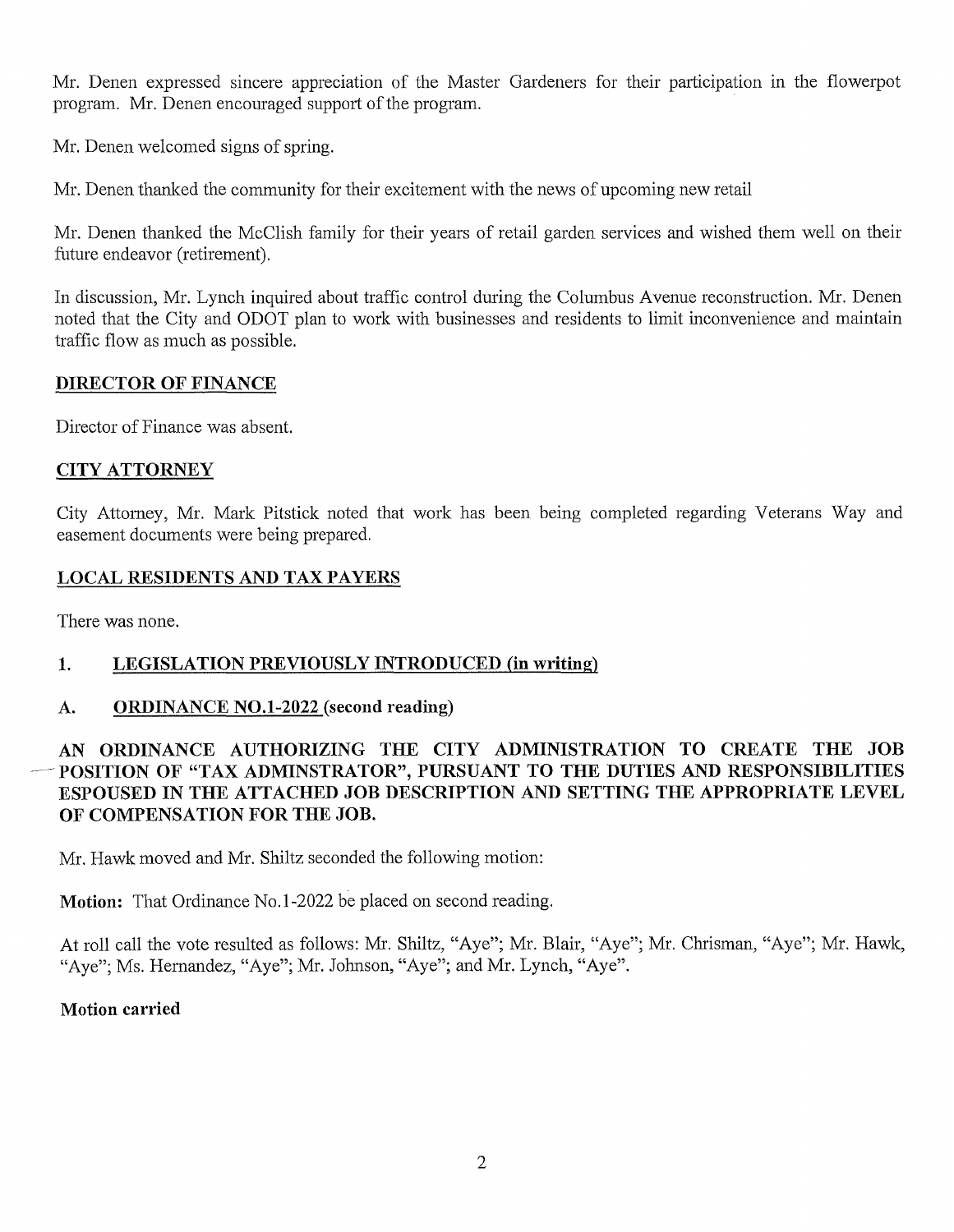#### B. RESOLUTION NO. R4-2022 (second reading)

# RESOLUTION AUTHORIZING JOSEPH J. DENEN, CITY MANAGER TO ENTER INTO AN A RESOLUTION AUTHORIZING JOSEPH J. DENEN, CITY MANAGER TO ENTER INTO AN<br>AGREEMENT WITH THE OHIO DEPARTMENT OF TRANSPORTATION FOR THE PURCHASE AGREEMENT WITH THE OHIO DEPARTMENT OF TRANSPORTATION FOR THE PURCHASE<br>OF BULK HIGHWAY ROCK SALT.

Mr. Shiltz moved and Mr. Hawk seconded the following motion:

Motion: That Resolution No. R4-2022 be placed on second reading.

At roll call the vote resulted as follows: Mr. Shiltz, "Aye"; Mr. Blair, "Aye"; Mr. Chrisman, "Aye"; Mr. Hawk, "Aye"; Ms. Hernandez, "Aye"; Mr. Johnson, "Aye"; and Mr. Lynch, "Aye".

#### Motion carried

Mr. Johnson moved and Mr. Shiltz seconded the following motion:

Motion: That Resolution No. R4-2022 be adopted.

At roll call the vote resulted as follows: Mr. Shiltz, "Aye"; Mr. Blair, "Aye"; Mr. Chrisman, "Aye"; Mr. Hawk, "Aye"; Ms. Hernandez, "Aye"; Mr. Johnson, "Aye"; and Mr. Lynch, "Aye".

#### Motion carried

#### C. RESOLUTION NO. R5 -2022 (second reading)

# RESOLUTION AUTHORIZING JOSEPH J. DENEN, CITY MANAGER OF THE CITY OF A RESOLUTION AUTHORIZING JOSEPH J. DENEN, CITY MANAGER OF THE CITY OF WASHINGTON COURT HOUSE, OR HIS DESIGNEE, TO ENTER INTO AN AGREEMENT WITH WASHINGTON COURT HOUSE, OR HIS DESIGNEE, TO ENTER INTO AN AGREEMENT WITH<br>EMH&T ENGINEERING, INC. FOR ENGINEERING SERVICES.

Mr. Johnson moved and Mr. Shiltz seconded the following motion:

Motion: That Resolution No. R5-2022 be placed on second reading.

At roll call the vote resulted as follows: Mr. Shiltz, "Aye"; Mr. Blair, "Aye"; Mr. Chrisman, "Aye"; Mr. Hawk, "Aye"; Ms. Hernandez, "Aye"; Mr. Johnson, "Aye"; and Mr. Lynch, "Aye".

#### Motion carried

Mr. Johnson moved and Mr. Shiltz seconded the following motion:

**Motion:** That Resolution No. R5-2022 be adopted.

At roll call the vote resulted as follows: Mr. Shiltz, "Aye"; Mr. Blair, "Aye"; Mr. Chrisman, "Aye"; Mr. Hawk, "Aye"; Ms. Hernandez, "Aye"; Mr. Johnson, "Aye"; and Mr. Lynch, "Aye".

#### Motion carried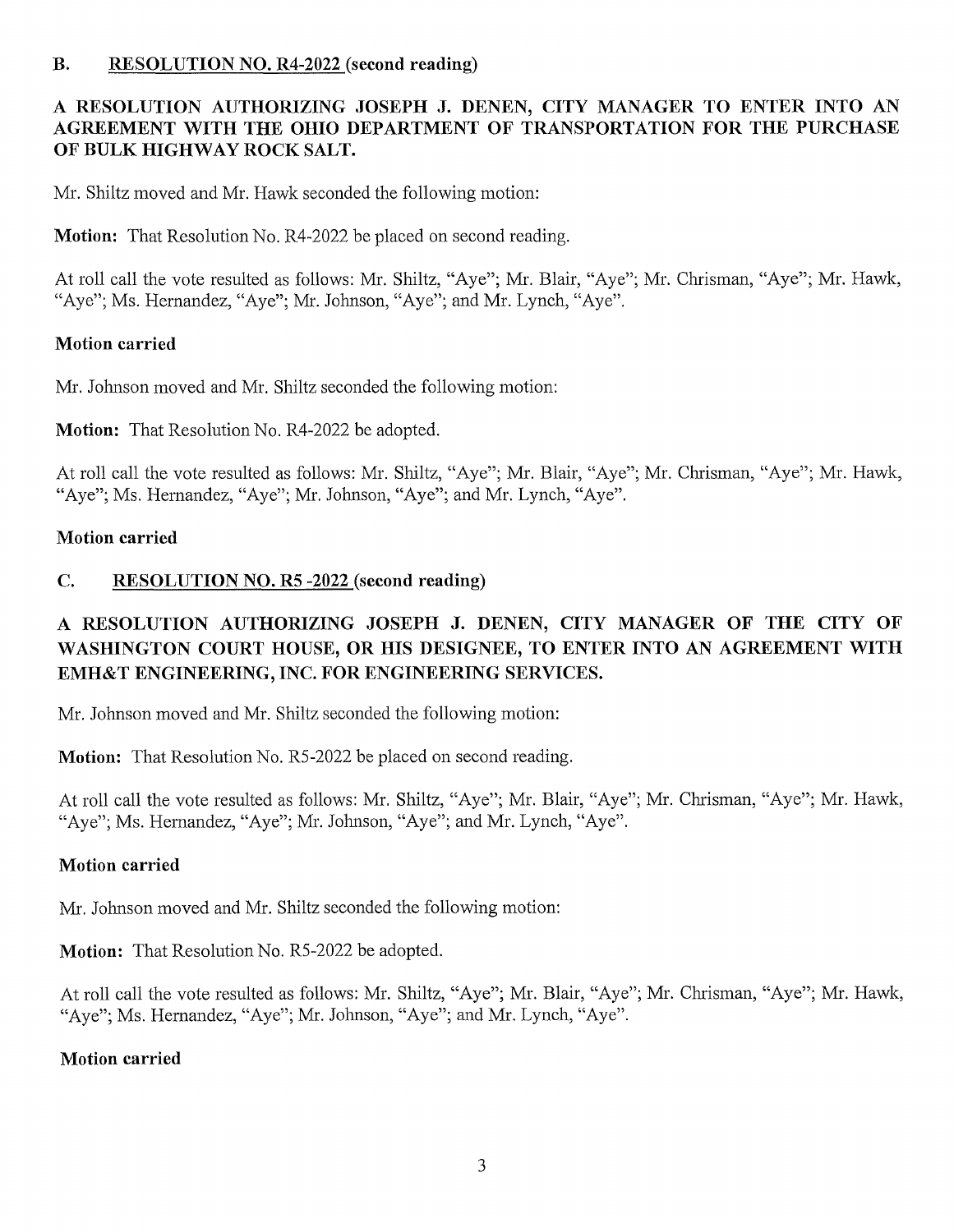#### 2. NEW LEGISLATION (in writing)

#### A. RESOLUTION NO. R6-2022 (first reading)

### RESOLUTION AUTHORIZING THE JOSEPH J. DENEN, CITY MANAGER OF THE CITY OF A RESOLUTION AUTHORIZING THE JOSEPH J. DENEN, CITY MANAGER OF THE CITY OF WASHINGTON COURT HOUSE OR HIS DESIGNEE, TO AWARD A CONTRACT TO VORTEX USA WASHINGTON COURT HOUSE OR HIS DESIG<br>INC. FOR THE PURCHASE OF A SPLASH PAD.

Mr. Hawk moved and Ms. Hernandez seconded the following motion:

Motion: That Resolution No. R6-2022 be placed on first reading.

At roll call the vote resulted as follows: Mr. Shiltz, "Aye"; Mr. Blair, "Aye"; Mr. Chrisman, "Aye"; Mr. Hawk, "Aye"; Ms. Hernandez, "Aye"; Mr. Johnson, "Aye"; and Mr. Lynch, "Aye".

#### Motion carried

#### B. RESOLUTION NO. R7-2022 (first reading)

### RESOLUTION AUTHORIZING THE JOSEPH J. DENEN, CITY MANAGER OF THE CITY OF A RESOLUTION AUTHORIZING THE JOSEPH J. DENEN, CITY MANAGER OF THE CITY OF WASHINGTON COURT HOUSE OR HIS DESIGNEE, TO AWARD A CONTRACT TO NATIONAL WASHINGTON COURT HOUSE OR HIS DESIGNEE, TO AWARD A CONTRACT TO <mark>E</mark><br>FITNESS CAMPAIGN LP FOR THE PURCHASE OF OUTDOOR FITNESS EQUIPMENT.

Mr. Shiltz moved and Ms. Hernandez seconded the following motion:

Motion: That Resolution No. R7-2022 be placed on first reading.

At roll call the vote resulted as follows: Mr. Shiltz, "Aye": Mr. Blair, "Aye": Mr. Chrisman, "Aye"; Mr. Hawk, "Aye"; Ms. Hernandez, "Aye"; Mr. Johnson, "Aye"; and Mr. Lynch, "Aye".

#### Motion carried

#### C. RESOLUTION NO. R8-2022 (first reading)

RESOLUTION AUTHORIZING THE JOSEPH J. DENEN, CITY MANAGER OF THE CITY OF A RESOLUTION AUTHORIZING THE JOSEPH J. DENEN, CITY MANAGER OF THE CITY OF WASHINGTON COURT HOUSE OR HIS DESIGNEE, TO AWARD A CONTRACT TO WASHINGTON COURT HOUSE OR HIS DESIGNEE, TO AWARD A CONTRACT TO<br>ENGINEERED INSTALLATION SOLUTIONS LP FOR THE INSTALLATION OF AN OUTDOOR ENGINEERED INSTALLATION SOLUTIONS LP FOR THE INSTALLATION OF AN OUTDOOR FITNESS PAD.

Mr. Shiltz moved and Mr. Hawk seconded the following motion:

Motion: That Resolution No. R8-2022 be placed on first reading.

At roll call the vote resulted as follows: Mr. Shiltz, "Aye"; Mr. Blair, "Aye"; Mr. Chrisman, "Aye"; Mr. Hawk, "Aye": Ms. Hernandez, "Aye"; Mr. Johnson, "Aye"; and Mr. Lynch, "Aye".

#### Motion carried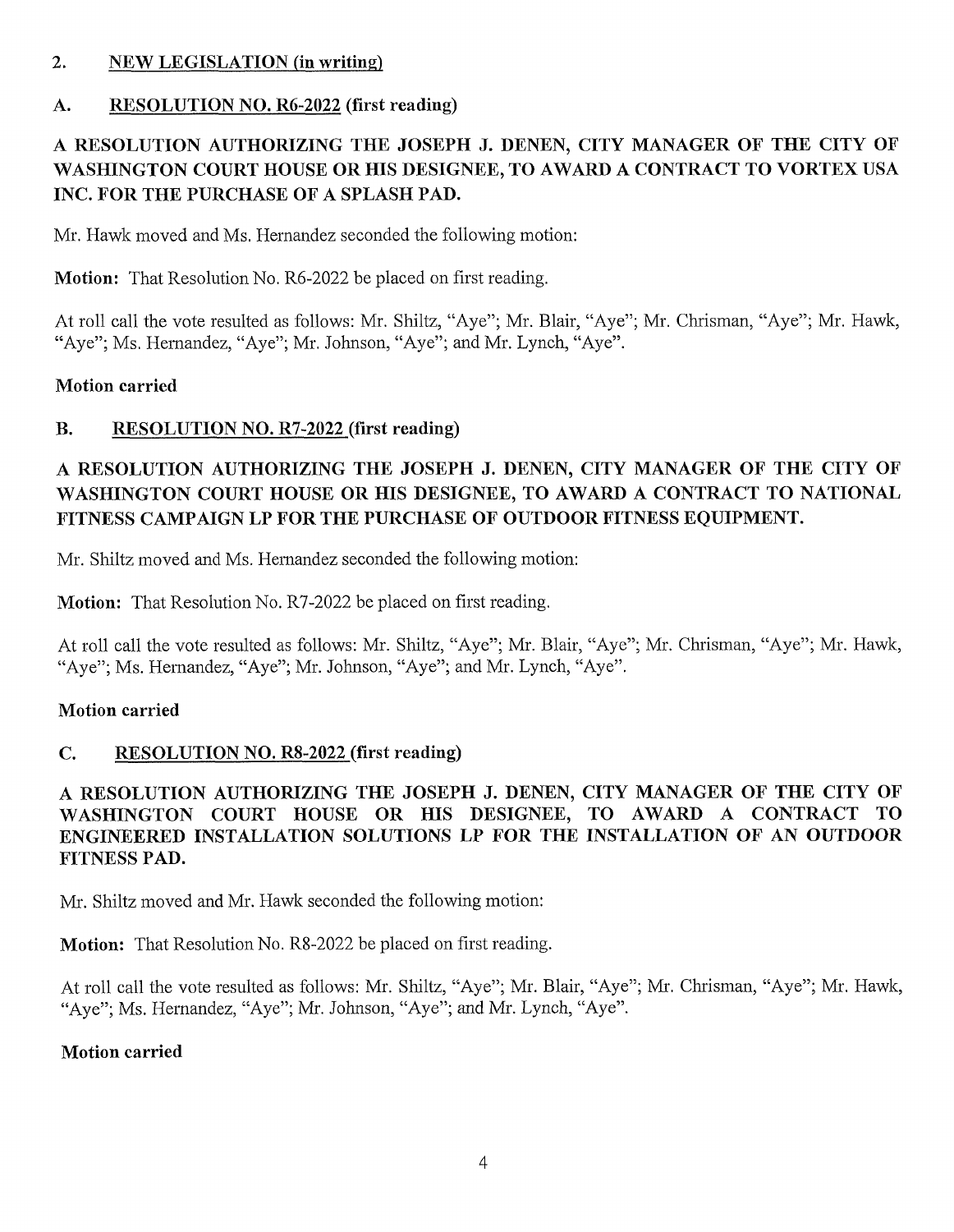#### D. RESOLUTION NO. R9-2022 (first reading)

# RESOLUTION CONFIRMING JOSEPH J. DENEN, CITY MANAGER OF THE CITY OF A RESOLUTION CONFIRMING JOSEPH J. DENEN, CITY MANAGER OF THE CITY OF WASHINGTON COURT HOUSE, APPOINTMENT OF BETH GERBER TO THE CARNEGIE WASHINGTON COURT HOUSE, APPOINTMENT OF BETH GERBER TO THE CARNEGIE<br>PUBLIC LIBRARY BOARD OF TRUSTEES TO FULFILL AN UNEXPIRED TERM CONCLUDING PUBLIC LIBRARY B<br>DECEMBER 31, 20<mark>23</mark>.

Ms. Hernandez moved and Mr. Shiltz seconded the following motion:

Motion: That Resolution No. R9-2022 be placed on first reading.

At roll call the vote resulted as follows: Mr. Shiltz, "Aye"; Mr. Blair, "Aye"; Mr. Chrisman, "Aye"; Mr. Hawk, "Aye"; Ms. Hernandez, "Aye"; Mr. Johnson, "Aye"; and Mr. Lynch, "Aye".

In discussion, Mr. Lynch noted that he believes Mrs. Gerber would be a great addition to the board.

#### Motion carried

#### MISCELLANEOUS

Mr. Chrisman expressed his appreciation of the Street Department.

Mr. Chrisman noted his appreciation of the salt in stock, although noted that he hope the salt would not have to be used

Mr. Chrisman expressed his appreciation of those in attendance.

Mr. Hawk expressed his appreciation for being a citizen of the United States. Mr. Hawk stated that it was an honor and privilege to work with Council and hoped that the city continued to do well.

Mr. Blair noted the impact on his heart resulting from the Ukrainian situation and encouraged citizens to pray for the people of Ukraine.

Mr. Johnson expressed his appreciation of those in attendance.

Mr. Johnson expressed his appreciation of the proposed legislation regarding outdoor recreation avenues for the citizens of Washington Court House.

Ms. Hernandez reiterated the comments of Mr. Blair and encouraged citizens to keep in perspective what we have in comparison to what the Ukrainians were going through.

Ms. Hernandez reported that the March Shop Hop would be held Friday March 11, 2022 and encouraged citizens participation.

Ms. Hernandez wished Boutique on Main best wishes on the re-Grand Opening at the new location.

Ms. Hernandez thanked all of the Departments, Income Tax, Finance and Economic Development Department.

Ms. Hernandez encouraged citizens to attend the upcoming Shop Hop to be held on March 11, 2022.

Mr. Shiltz expressed his appreciation of the students in attendance.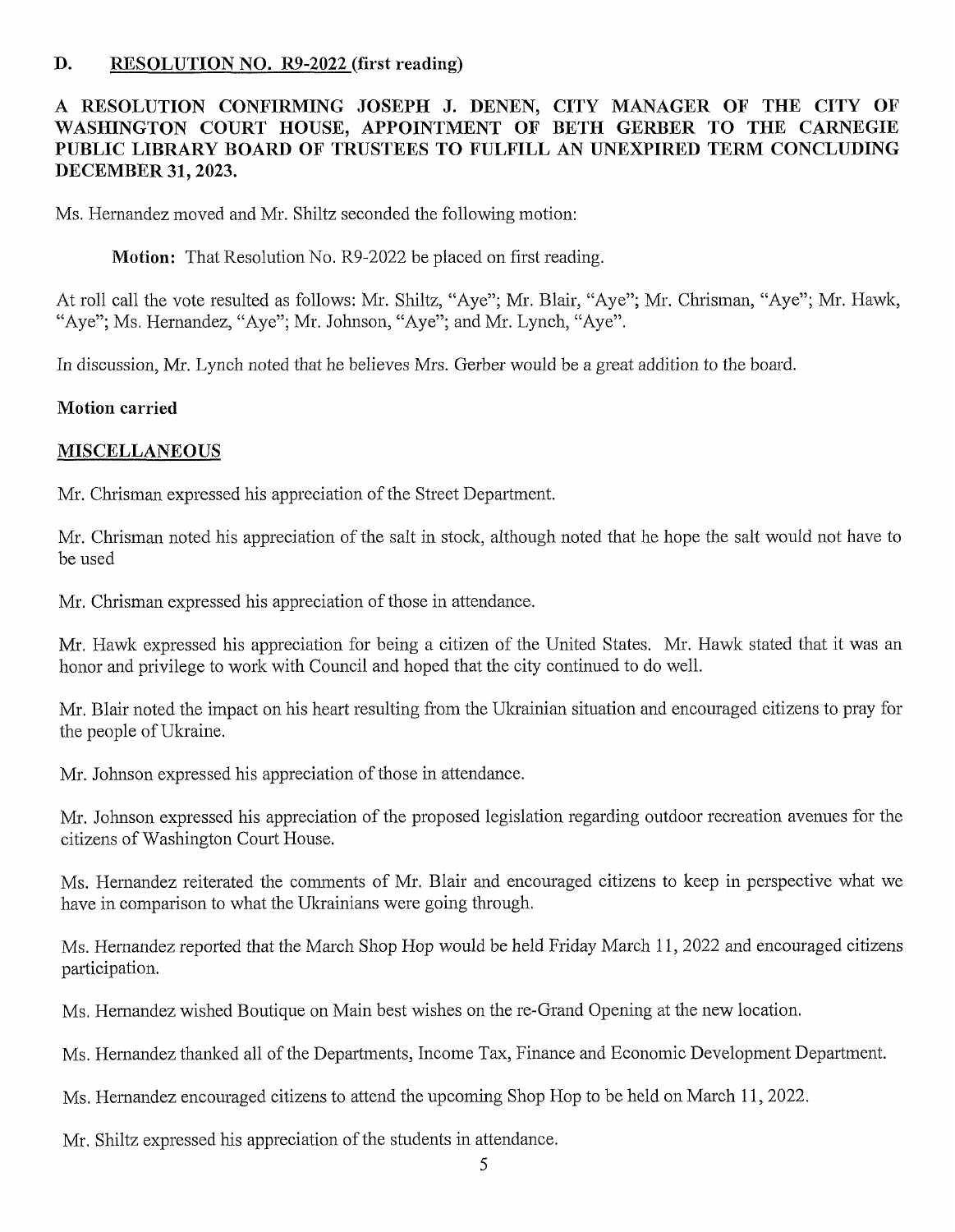Mr. Shiltz expressed his appreciation of Police, Fire and Service Departments.

Mr. Shiltz expressed his appreciation of the new retail coming to the community.

Mr. Lynch expressed his appreciation of the students in attendance.

Mr. Lynch presented a categorized list of the goals and plans reviewed at that the Council Planning session held onMarch 3, 2022.

Mr. Lynch expressed condolences to Mrs. Ford on the loss of her father.

#### E. Adjournment

Mr. Johnson moved and Mr. Shiltz seconded the following motion:

Motion: That the Regular Meeting be adjourned into Executive Session.

At roll call the vote resulted as follows: Mr. Shiltz, "Aye"; Mr. Blair, "Aye"; Mr. Chrisman, "Aye"; Mr. Hawk, "Aye"; Ms. Hernandez, "Aye"; Mr. Johnson, "Aye"; and Mr. Lynch, "Aye".

#### Motion carried. Regular Meeting adjourned at 7:53 pm.

Mr. Chrisman moved and Mr. Blair seconded the following motion:

Motion: That the Executive Session be adjourned into Regular Meeting.

At roll call the vote resulted as follows: Mr. Shiltz, "Aye"; Mr. Blair, "Aye"; Mr. Chrisman, "Aye"; Mr. Hawk, "Aye"; Ms. Hernandez, "Aye"; Mr. Johnson, "Aye"; and Mr. Lynch, "Aye".

#### Motion carried. Executive Session adjourned at 8:18 pm.

Ms. Hernandez moved and Mr. Shiltz seconded the following motion:

**Motion:** That the City of Washington offer employment to Christina Collins; salary/wages not to exceed \$110,000.00.

At roll call the vote resulted as follows: Mr. Shiltz, "Aye"; Mr. Blair, "Aye"; Mr. Chrisman, "Aye"; Mr. Hawk, "Aye"; Ms. Hernandez, "Aye"; Mr. Johnson, "Aye"; and Mr. Lynch, "Aye".

Ms. Hernandez moved and Mr. Blair seconded the following motion:

**Motion:** That the Regular Meeting be adjourned.

At roll call the vote resulted as follows: Mr. Shiltz, "Aye"; Mr. Blair, "Aye"; Mr. Chrisman, "Aye"; Mr. Hawk, "Aye"; Ms. Hernandez, "Aye"; Mr. Johnson, "Aye"; and Mr. Lynch, "Aye".

#### Motion carried. Regular Meeting adjourned at 8:21 pm.